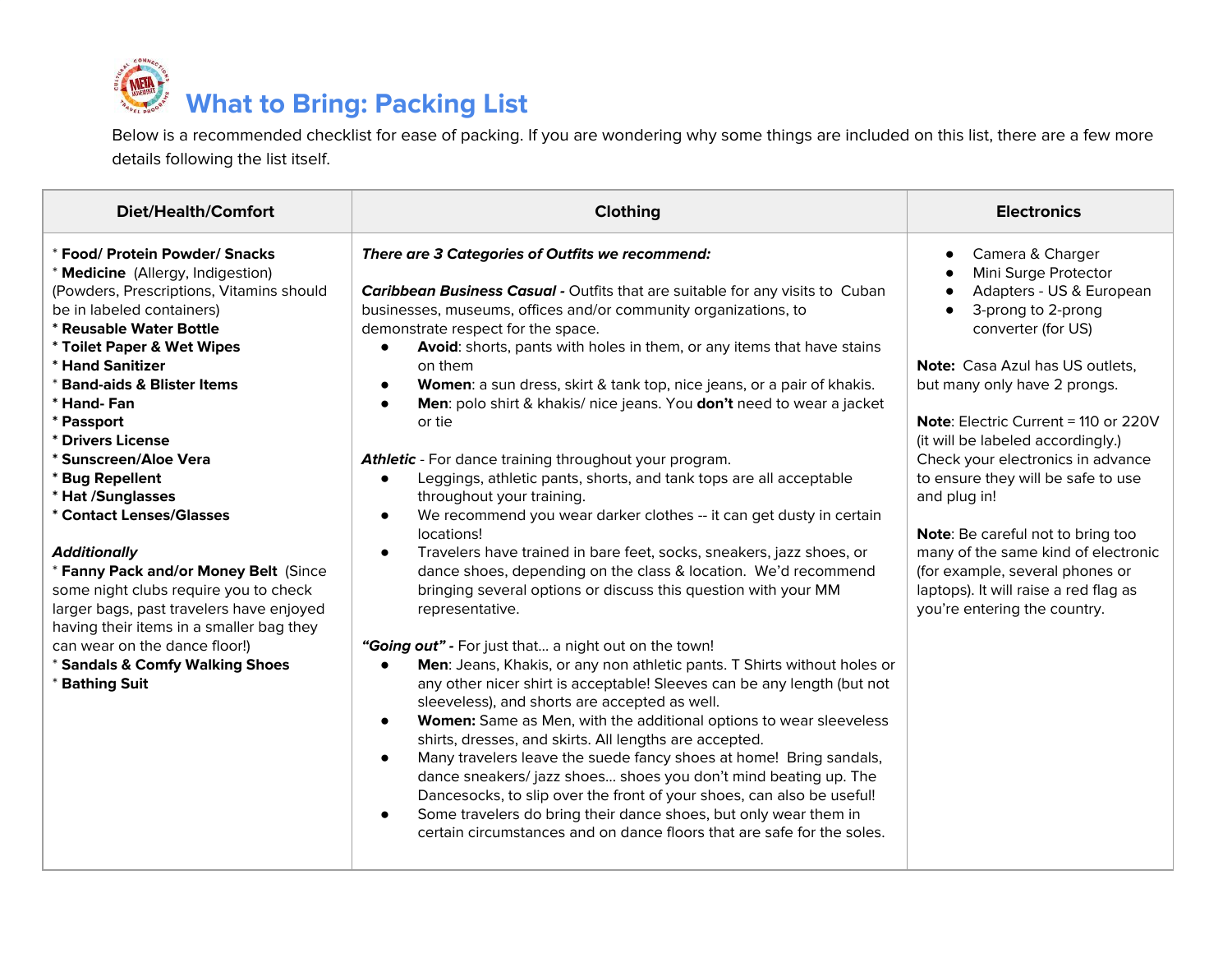**What to Bring: Packing List- More Details!**

These are items that past travelers have found to be useful on a trip to Cuba. **However, a good rule of thumb is anything you can't live without, bring with you.** You never know what amenities will be difficult to find! **And make sure you know where your passport is!**

#### **Staying Healthy**

- We don't recommend you drink the local water, but you can buy large jugs of filtered water and fill up your water bottle throughout the program. It's a good way to save instead of buying water every day!
- Note that all medicine, vitamins, powders, etc. should be in labeled containers.
- It is possible to purchase medicine while in Cuba in case of an emergency, however we do recommend that you plan ahead and have it available for yourself… as shortages do occur!

#### **Staying Comfy**

- Cuba is a tropical island- expect a bug or mosquito or two! Bug repellant is VERY difficult to find on the island. It is almost assured that you will not be able to buy it, so we highly encourage you to pack some.
- Sunscreen is also difficult to find on the island, so we recommend you bring it with you.
- Snacks will help you keep your energy up as you move through the day's activities.

#### **Logistical Realities**

- Places often do not have toilet paper, and NO you don't want to flush toilet paper or wipes--always use the waste basket! You will be happy to carry a small pack of tissues with you throughout the day.
- We recommend that you carry your Drivers License for identification while out and about and leave your passport in your room.
- The ground is harder and rougher in Cuba, and you don't want to ruin your shoes. Most people dance in sneakers, sandals, and other various street shoes. There will probably be some places where you could wear your dance shoes, if you would feel better bringing them, but in many places you will prefer not to :-)